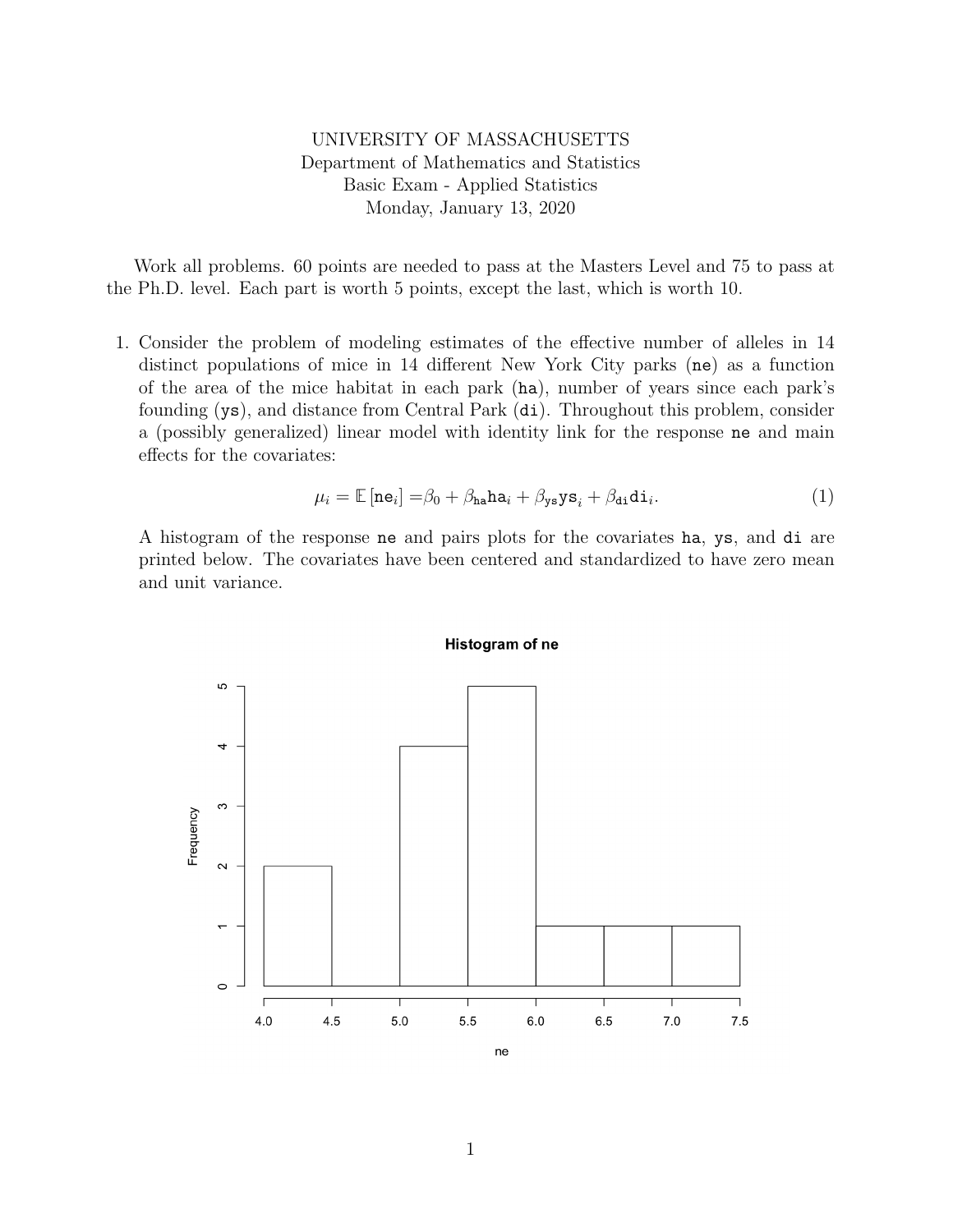

- (a) Consider a new quantity  $\alpha_{ha,di}$  equal to the expected change in the response ne given a simultaneous increase of one unit in ha and di. Give an expression for  $\alpha_{ha,di}$  in terms of the the regression coefficients  $\beta_{ha}$ ,  $\beta_{ys}$ , and  $\beta_{di}$ . Based on the pairs plot of the covariates, explain why  $\alpha_{ha,di}$  is a more practically meaningful quantity than both  $\beta_{ha}$  and  $\beta_{di}$ .
- (b) Given that the response ne represents a kind of count and is strictly positive, we might consider a Poisson, gamma, or Gaussian generalized linear model with identity link:
	- ne<sub>i</sub>  $\stackrel{indep.}{\sim}$  Poisson (μ<sub>i</sub>);
	- ne<sub>i</sub><sup>indep.</sup> Gamma (shape =  $\alpha$ , rate =  $\alpha \mu_i^{-1}$ );
	- ne<sub>i</sub><sup>indep.</sup> Gaussian ( $\mu_i$ ,  $\sigma^2$ ).
	- Write down the variance of the response  $\mathbb{V}[\mathbf{ne}_i]$  as a function of the mean of the response  $\mathbb{E}[\textbf{ne}_i]$  and any additional parameters under each of these models. (hint: Recall that the Gamma distribution has two common parameterizations. For one,  $E(Y) = \alpha \beta$ ,  $Var(Y) = \alpha \beta^2$ , for the other,  $E(Y) = \alpha/\beta$ ,  $Var(Y) = \alpha/\beta^2$ .
	- Based the fitted values and residuals from the ordinary least squares fit to (1) given below, which model is most appropriate for this data? The ordinary least squares fit is the fit that minimizes  $\sum_{i=1}^{14} (\mathbf{n} \mathbf{e}_i - \beta_0 - \beta_{\mathtt{ha}} \mathtt{ha}_i - \beta_{\mathtt{ys}} \mathtt{ys}_i - \beta_{\mathtt{di}} \mathtt{di}_i)^2$ with respect to  $\beta_0$ ,  $\beta_{\text{ha}}$ ,  $\beta_{\text{ys}}$  and  $\beta_{\text{di}}$ .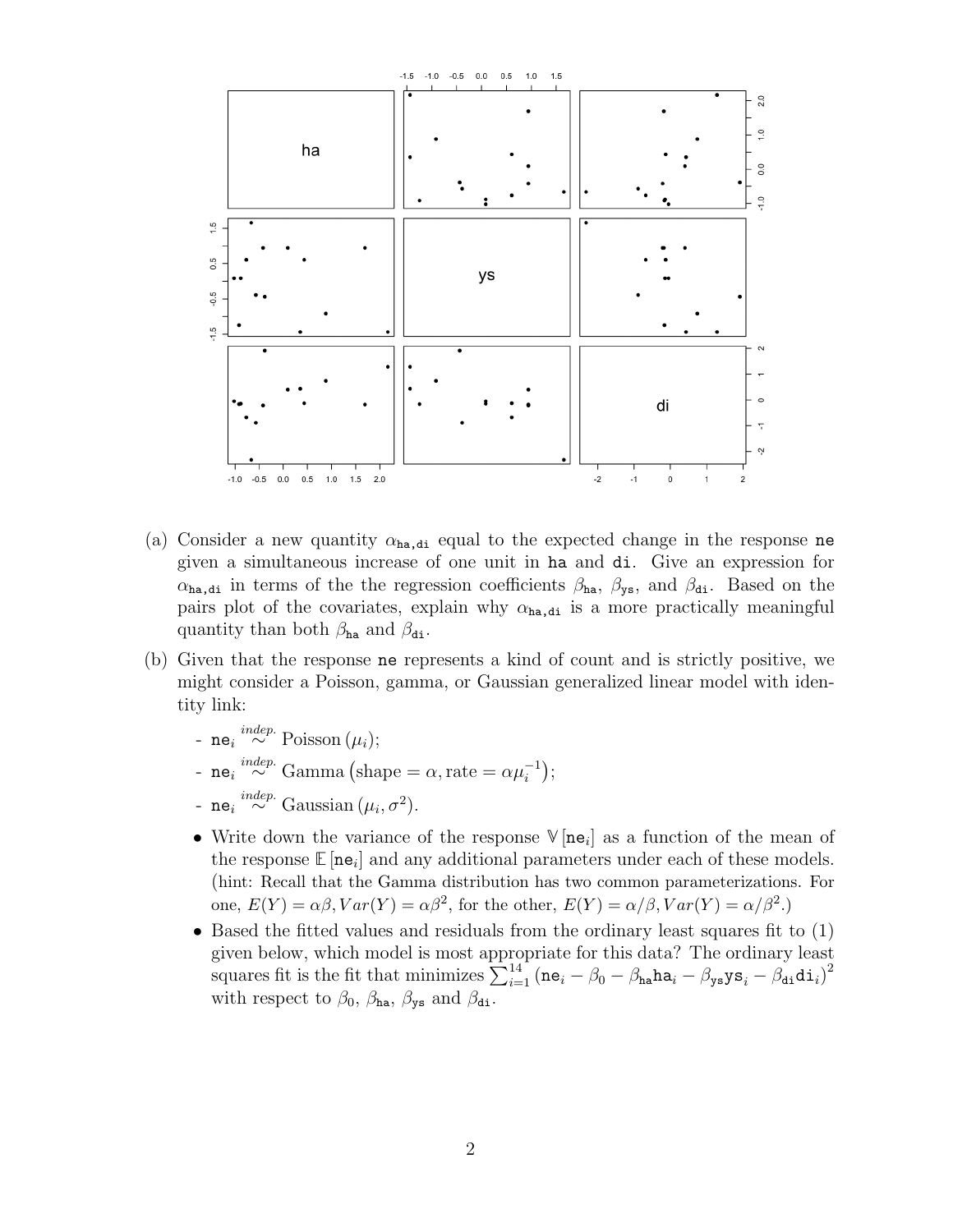

(c) Parameter estimates and estimated standard errors for each model are given below. Comment on the parameter estimates across the models. Do they differ much? Why or why not? Comment on the standard errors across the models. Are there any overall trends across models? If yes, explain these trends with reference to the mean-variance relationships described above.

|                                           | Poisson Gaussian                     | Gamma |
|-------------------------------------------|--------------------------------------|-------|
| (Intercept) 5.6164313 5.6164313 5.6179906 |                                      |       |
| ha                                        | 0.2167146  0.2190645  0.2122274      |       |
| ys                                        | $-0.1130173 - 0.1050783 - 0.1174902$ |       |
| di                                        | $-0.4415293 - 0.4096010 - 0.4760347$ |       |

Estimated standard errors for each model:

|                                           | Poisson Gaussian Gamma        |  |
|-------------------------------------------|-------------------------------|--|
| (Intercept) 0.6333827 0.2097937 0.2011483 |                               |  |
| ha                                        | 0.7234161 0.2405127 0.2275322 |  |
| ys                                        | 0.8176810 0.2716797 0.2582098 |  |
| di                                        | 0.8573525 0.2915651 0.2628532 |  |

(d) In practice, we often use a specific link function given an assumed distribution for the data, called a canonical link function. The identity link function is neither the canonical link function for a Poisson generalized linear model, nor the canonical link function for a gamma generalized linear model. The canonical link function for the Poisson distribution is the log-link function, which corresponds to the mean model

$$
\log \left( \mathbb{E}\left[ \mathbf{ne}_i \right] \right) = \beta_0 + \beta_{\mathtt{ha}} \mathtt{ha}_i + \beta_{\mathtt{ys}} \mathtt{ys}_i + \beta_{\mathtt{di}} \mathtt{di}_i.
$$

What makes the identity link function a strange choice if we assume a Poisson generalized linear model, compared to a log link? Does it make sense to compare estimates of  $\beta_{\text{ha}}$  across different models if we use the canonical link functions for each model?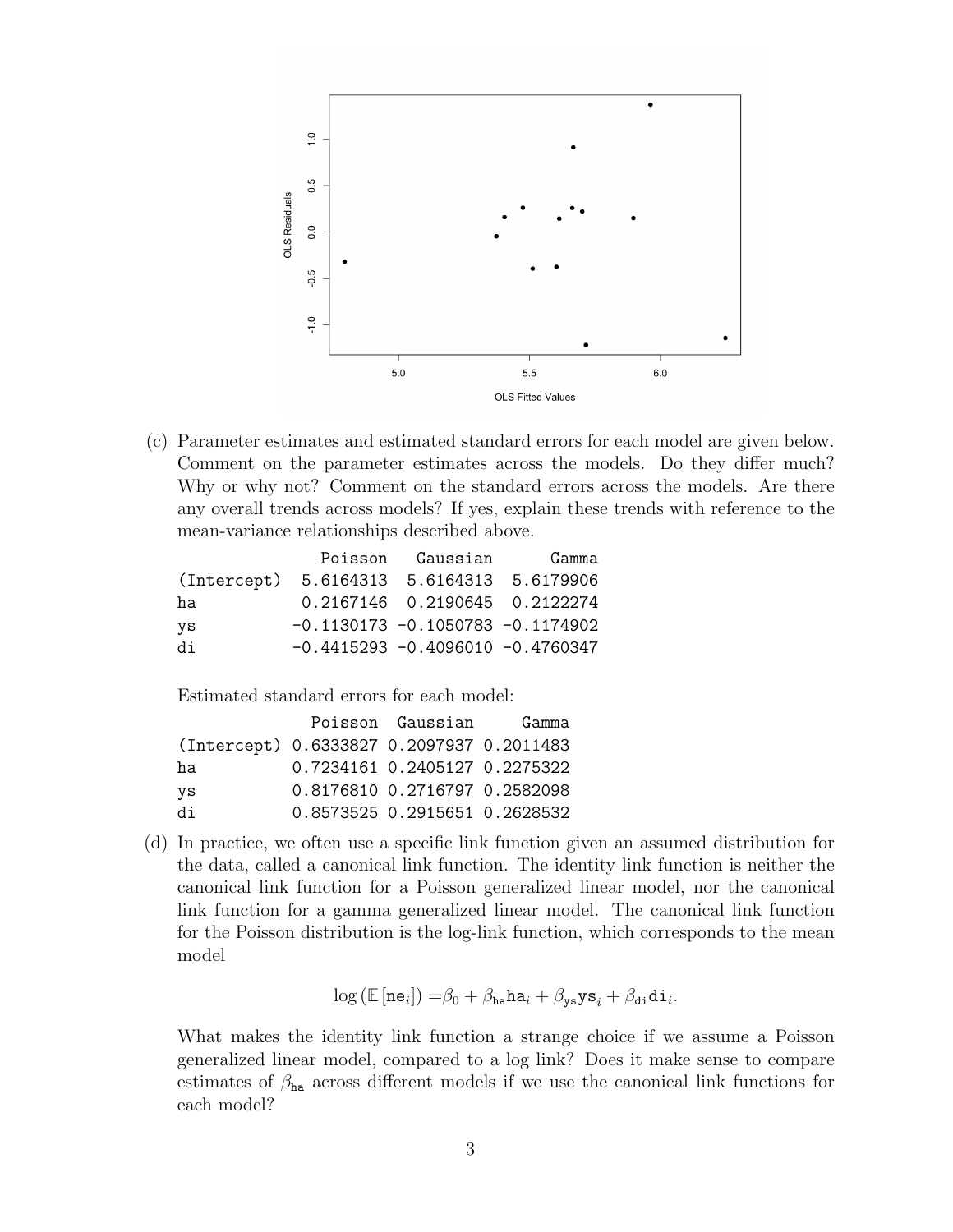- (e) Based on the model fits, what do you conclude about the relationship between the effective number of alleles in a park's mouse population and the park's habitat area, years since founding, and distance from central park?
- 2. In a study of coins, W. Stanley Jevons weighed 274 gold sovereigns that he collected from circulation in Manchester, England. From each coin, he recorded the weight after cleaning to the nearest .001 gram, and the date of issue. The table below lists the number of coins and the average weight for each age class. The age classes are coded 1 to 5, roughly corresponding to the age of the coin in decades. The standard weight of a gold sovereign was supposed to be 7.9876 grams; the minimum legal weight was 7.9379 grams.

| Age, x  | Sample     | Average            |                |
|---------|------------|--------------------|----------------|
| Decades | $Size = n$ | Weight = $\bar{y}$ | <b>SD</b>      |
|         | 123        |                    | 7.9725 0.01409 |
| 2       | 78         | 7.9503             | 0.02272        |
| 3       | 32         | 7.9276             | 0.03426        |
|         | 17         | 7.8962             | 0.04057        |
| 5       | 24         | 7.8730             | 0.05353        |

- (a) Draw a scatter plot of  $\bar{y}$  vs x, and comment on the applicability of the usual assumptions of the linear regression model. Also draw a scatter plot of the SDs verses x, and summarize the information in this plot.
- (b) Since the numbers of coins  $n$  in each age class are all fairly large, it is reasonable to pretend that the variance of coin weight at x is well approximated by  $SD^2$ , and hence  $var(\bar{y})$  is given by  $SD^2/n$ . Consider a linear regression of  $\bar{y}$  on x. Write numerical expressions for the weights you would use for each of the 5 points in this regression (you need not evaluate them). Explain, either mathematically or with R code, how you would fit this weighted linear model.

The output of such a weighted linear model fit is given here:

```
Coefficients:
```

```
Estimate Std. Error t value Pr(>|t|)
(Intercept) 7.9965218 0.0013220 6049 9.96e-12 ***
x -0.0237562 0.0008797 -27 0.000111 ***
---
Residual standard error: 0.5549 on 3 degrees of freedom
Multiple R-squared: 0.9959,Adjusted R-squared: 0.9945
F-statistic: 729.2 on 1 and 3 DF, p-value: 0.0001114
```
- (c) Is the fitted regression consistent with the known standard weight for a new coin? Explain.
- (d) Explain, in equations or in R code, how you would estimate the probability that a new coin of age  $x_{new} = 3$  would weigh less than the legal minimum. For this part, you may assume that the SDs given are accurate estimates of the true standard deviations of coins of that age.
- (e) Set up the equation(s) and explain how you would solve to determine the age at which, according to this model, the predicted weight of coins is equal to the legal minimum.